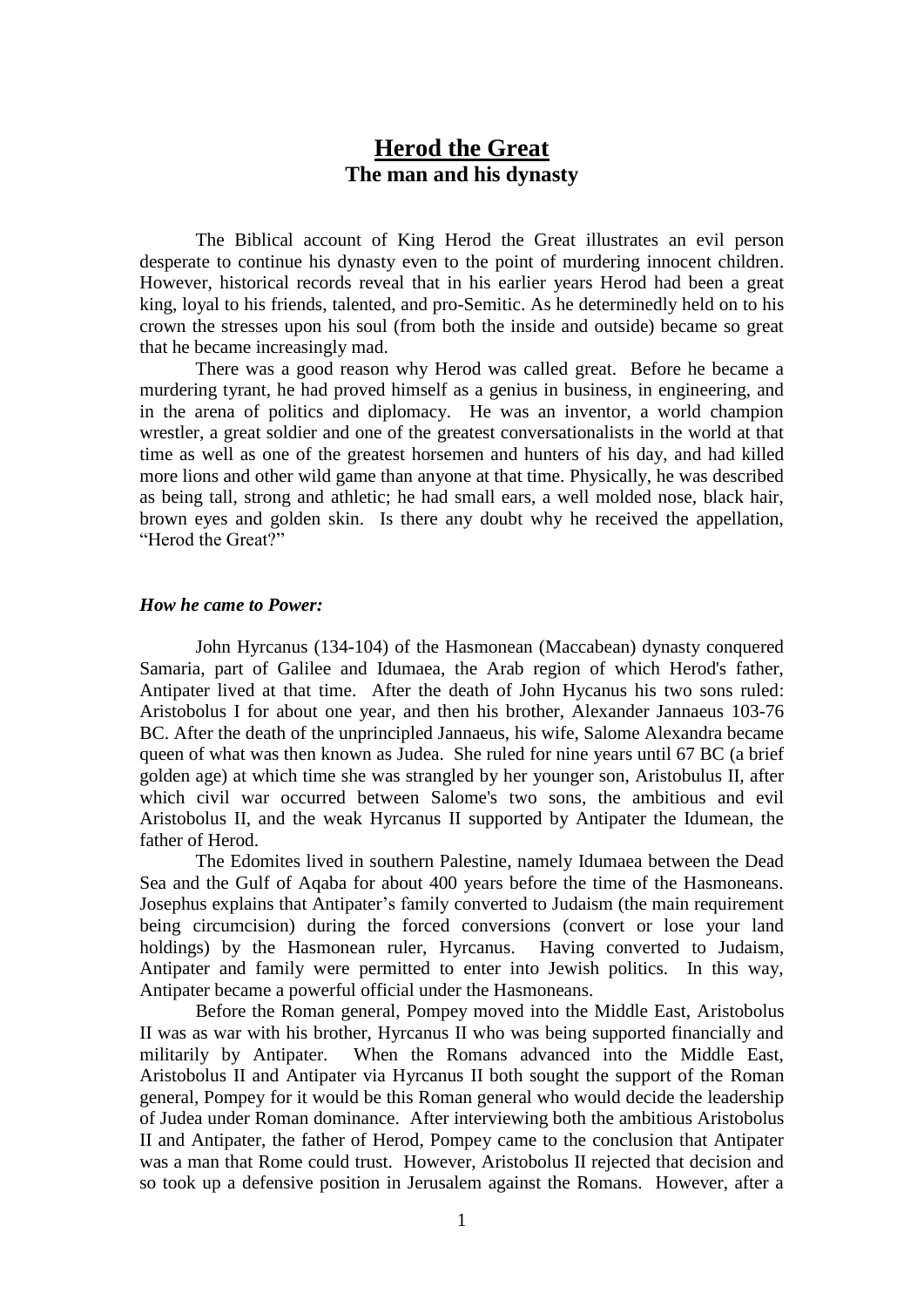three month siege, Pompey stormed the well-fortified temple area, and Judaea fell into his hands. While Aristobulus II was taken to Rome in captivity, the weak Hyrcanus II was made the high-priest and given titular leadership of Judea (Antipater, the father of Herod possessed the real power).

Desiring even greater power and influence in Rome, Pompey maneuvered with the Senate to strip Caesar of his army and power. Caesar, realizing this betrayal, disregarded Pompey and the Senate and crossed the Rubicon with his army in January of 49 BC. Crossing the Rubicon meant civil war with Pompey and the Senate. Realizing this, Caesar remarked as he was about to cross, "The die has been cast." Herod being a genius and a good military man himself realized that Caesar was by far the greater general. Even so, both he and his father provided financial support for their friend, Pompey (Antipater and Herod believed strongly in the principle of loyalty, and so they always remained loyal both to Rome and to their friends). After Pompey was ignominiously defeated by Caesar in 48 BC at the Battle of Pharsalus, Antipater and Herod found themselves in a difficult political situation: they had supported the defeated enemies of Caesar and now risked losing all the power and privileges they had previously enjoyed.

However, soon after, an opportunity to resolve this difficulty occurred. In 48 BC, Caesar had entered Egypt with a force of only 4000 soldiers and soon found himself surrounded by 20,000 Egyptian soldiers. Antipater and Herod immediately raised an army and rescued Caesar. In gratitude, Caesar made Antipater the procurator of Judea, while also bestowing Roman citizenship upon Antipater and his heirs. Just when all was going well for Antipater and Herod, Caesar was assassinated on March 15, 44 BC, followed a year later by the assassination of Antipater himself.

The assassination of Caesar in 44 BC brought about civil war in Rome. Eventually, Caesar's nephew (Octavian, also known as Augustus), and Caesar's cavalry commander (Mark Anthony) joined forces to defeat the two armies led by Brutus and Cassius, two of the men responsible for the assassination of Julius Caesar. This took place at the Battle of Philippi in October of 42 BC. Herod, who had been an old friend of Cassius, had supported him financially in this war against Octavian and Mark Anthony (a more recent friend of Herod). This was the second time that Herod had helped finance the losing side of a civil war in Rome. Again Herod was placed in a difficult political situation with the Romans. Fortunately for Herod, there was a power struggle between Octavian and Mark Anthony and a number of others which meant that the Romans had no time to deal with Herod. Then in October of 41 BC the Peace of Brundisium took place between Octavian and Mark Anthony. By this agreement, Octavian was given the western portion of the empire and Anthony was given the eastern portion. Though Herod and his brother, Phasael had supported Cassius, Mark Anthony recognized Herod as a loyal and brilliant ruler who could be trusted. So, Mark Anthony made Herod and his brother joint rulers over Palestine.

However, the Parthian invasion soon removed this joint rule over Judea. Instability in Rome and the lack of truth and humility in the souls of the Jewish people at that time led to dissatisfaction and unrest. So, Antigonus, Hasmonean the son of Aristobulus II took advantage of this situation and conspired with the Parthians to overthrow the Roman government in the Middle East. As a result of this conspiracy, the Parthians invaded in 40 BC and overran the provinces of Syria and Judea. Antigonus was established as a priest-king in Jerusalem. During this invasion Phasael was caught and murdered, and Herod barely escaped to Rome. In Rome, Herod sought the favor of Octavius and Mark Anthony who declared him the new King of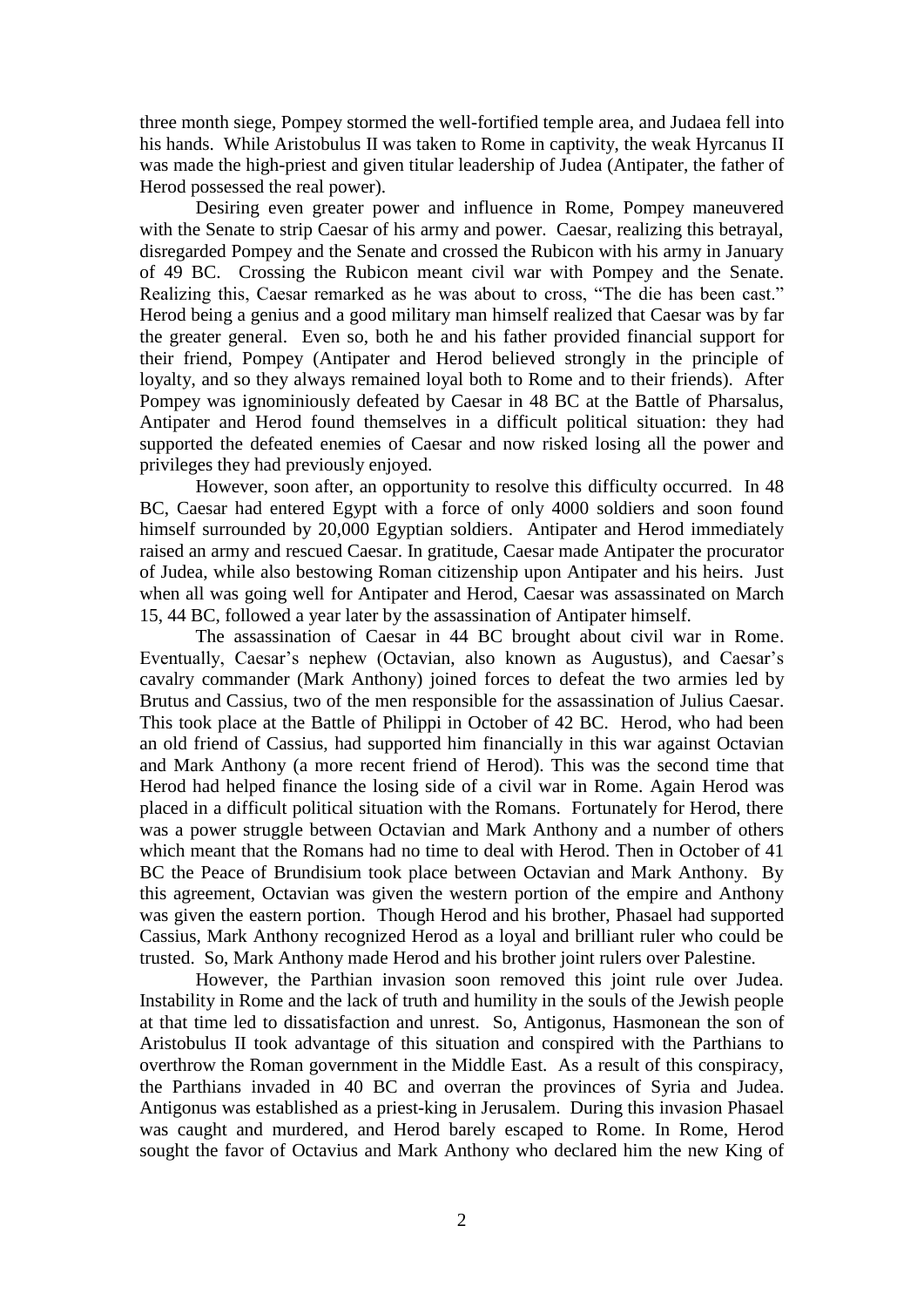the Jews, and provided him with a Roman army to drive out the Parthians which he finally did after 3 difficult years of fighting.

It was now 37 BC and Herod had only five years to relax before another major civil would occur in Rome. This war would be between the western part of the Roman Empire, ruled by Octavian Caesar, and the eastern part of the Roman Empire led by Mark Anthony. Again Herod found himself in a very difficult situation. Who should he support? The decision to support Mark Anthony was based upon his strong belief in loyalty. So, when Mark Anthony was defeated at the Battle of Actium in 31 BC, Herod found himself allied with the losing side for the third time in his political career, and yet again in danger of losing his kingdom. After the battle, Octavian went to Rhodes to refit his ships so Herod sailed to Rhodes to confront Octavian and again seek his kind favor. Octavian granted him reconciliation, allowing Herod to maintain his position as king of the Jews, and the two became friends for life. To Rome and to his friends, Herod always remained loyal.

### *As an Entrepreneur:*

He was in control of much trade that existed between east and west. At that time he had as many as 100 caravans. But Herod was not selfish with his great wealth. Because of the civil wars in Rome, he supplied on three different occasion large sums of money first to Pompey, then to Cassius and finally to Mark Anthony. In 25 BC there was a famine in Palestine: Herod fed the Jews for a year or so with Egyptian grain. This he purchased with some tax money, but mostly with his own funds. Around this time the Olympian Games were defunct in Rome. So, he restarted these games paying for the first two with his own fortune.

### *As an Engineer and Builder:*

As the greatest engineer and builder of his age (many say that he was the greatest builder in all of world history), he built not only the city of Caesarea, but its man-made harbor as well which became one of the two greatest harbors in the Roman Empire (the harbor alone was such an engineering marvel that some said it should have been the 8th wonder of the world). In order to secure water for his new city, he had to construct an aqueduct bringing water from the foothills of Mount Carmel, not a simple feat. In this new city he built many buildings including a beautiful amphitheater with near perfect acoustics and hippodrome for chariot races. On Mount Zion he built the famous Temple of Herod which is referenced many times in the New Testament. On this mount on which the Temple would be constructed, Herod built the largest man-made platform ever built even up to this time. Furthermore the retaining wall around the temple-mount took 10,000 men 10 years to build. It was said of this temple, "He who has not seen Herod's building, has never in his life seen a truly grand building" (Talmud-Bava Basra 4a). According to Josephus, it depicted "the whole vista of the heavens." He also wrote: "Viewed from without, the Sanctuary had everything that could amaze either mind or eye. Overlaid all round with stout plates of gold, the first rays of the sun it reflected so fierce a blaze of fire that those who endeavored to look at it were forced to turn away as if they had looked straight at the sun. To strangers as they approached it seemed in the distance like a mountain covered with snow; for any part not covered with gold was dazzling white . . ." (*The*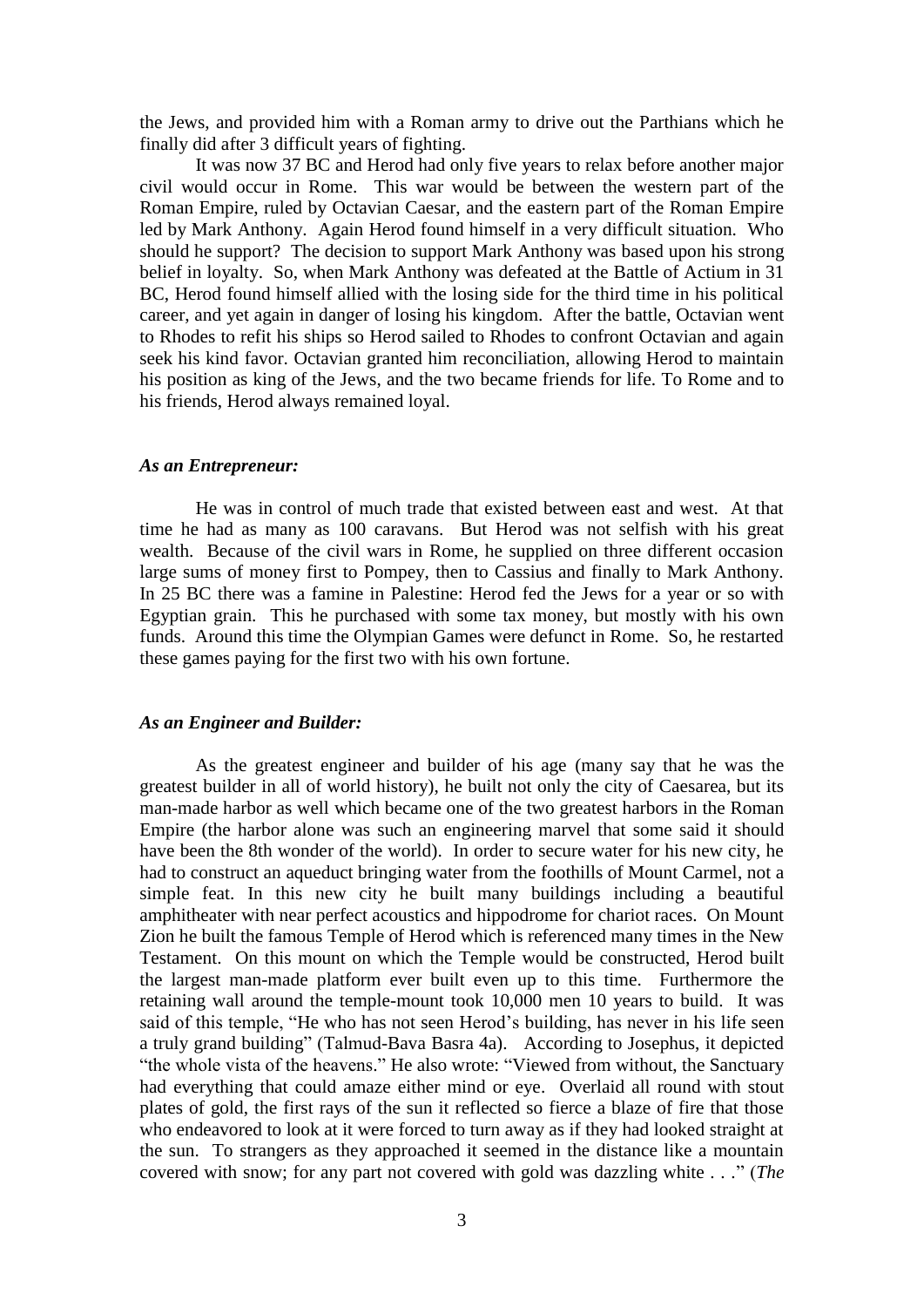*Jewish War*, p. 305). Herod not only constructed this magnificent temple in Jerusalem but also built a hippodrome, a theater, amphitheater (28 BC) as well as a sewage system. He rebuilt Samaria (27 BC) and renamed it Sebaste and started many building projects in the Galilee area as well which provided many contracting opportunities for Joseph. In Judea he built many palaces and numerous fortresses including Antonia, Herodium and Fort Masada which continues to awe people even today. Outside of Judea he built many structures in Sparta, Athens and Rhodes.

## *Desired to have a good relationship with the Jews:*

Herod's rule was characterized by tremendous growth and construction by his obsession for massive and elaborate building projects which provided tens of thousands of jobs for the Jewish people and great opportunities for the Jewish entrepreneurs. In order not to offend the Jews, he never had a statue made or a picture painted in his image (Exodus 20:4). In vain Herod tried to win over the Jews, by contributing large sums of his personal money in time of famine, but to no avail, and though he was a legal convert to Judaism, he was never accepted by the religious hierarchy as a fellow member of Judaism. In an extraordinary attempt to win over the Jewish religious hierarchy, he built the most magnificent temple the world has ever seen. Augustus Caesar and Herod's friend, Agrippa said, "Herod's realm was far too small for his liberality."

## *As a Madman:*

In 29 BC Herod puts Mariamne, the only woman he ever loved on trial on a trumped-up charge of adultery. She was found guilty and executed. At that time Mariamne was 25 and had born him 5 children after 7 years of marriage. Alexandra, Mariamne's mother declared Herod mentally unfit to rule and so declared herself queen and was swiftly executed by Herod without a trial. The following year Herod executed his brother-in-law, Kostobar for conspiracy. In 6 BC., Herod accuses his two favorite son, Alexander and Aristobulos, his sons from Mariamne, the Hasmoneas, of conspiracy. Because of his paranoia, he believed false rumors about them and so they were removed from life. This left Antipater, his eldest son as his heir whom he also killed just five days before his death. Circa 5 BC, he ordered the death of all boys two and under to be killed in and around the Bethlehem area (Matthew 2:16)). Also about this time, there were a couple of Pharisees who did not like the Roman Golden Eagle hanging over the temple gate so they persuaded forty young men to tear it down. Herod's troops caught these men and even though Herod was dying, he crawled into court and unto his throne and sentenced them to death. To make it interesting, they were killed in different way: some by bow and arrow, some by decapitation, some were dropped into boiling oil, several were hung, several crucified, some rolled over a fire like a rotisserie. Since these were some of the key young men of the land, the word got around that even though Herod was dying, he was still very much in control. Then while he was dying, he ordered all the Jewish nobility to be locked into the hippodrome and for the building to be burned down at his death.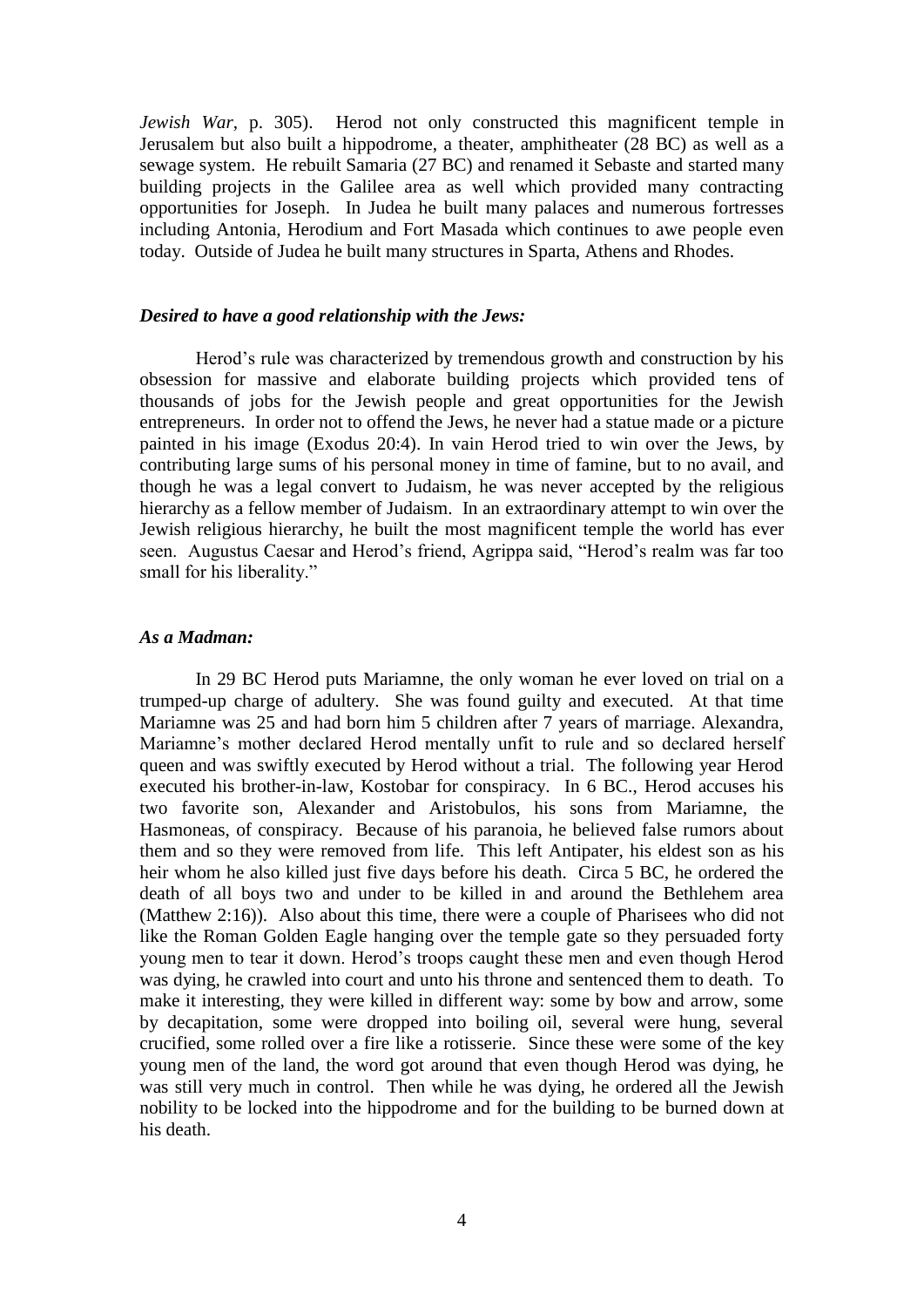All during Herod's life, he faced tremendous pressure and stress. This stress eventually produced mental illness in Herod and possible had an affect on his physical health as well. So, toward the last few years of his life, ancient historians described his illness as rapid mood changes, delusions of persecutions, uncontrolled outbursts, hypertensive cerebral attacks, attempted suicide, heart and kidney function deteriorated, poisons accumulated in the blood stream. His mouth had became ulcerated, his breath foul, constant pains in the stomach accompanied by near constant diarrhea for the last three years of his life; his scrotum had become gangrenous and filled with maggots.

### *The Dynasty of Herod the Great:*

At his death, his kingdom was split into two tetrarchies and one ethnarchy. Antipas and Philip II both received a tetrarchy while Archelaus received an ethnarchy. Antipas' domain was composed of both Galilee and Perea. Since Jesus grew up in Nazareth, a city of Galilee he lived under the jurisdiction of Antipas. This explains why Pontius Pilot sent Jesus Christ to Herod Antipas for trial and sentencing, but when the Lord would not entertain him with miracles, Antipas sent him back to Pilot. Since Perea was located on the east side of the southern portion of the Jordan River, Antipas also had jurisdiction over John the Baptizer. On one occasion John questioned how Antipas could rule the Jewish people and at the same time be in violation of the Jewish laws regarding marriage. This offended Herodias who had eloped with Antipas while being the wife of Philip I. For this reason, Herodias conspired to have John the Baptist executed. On the other hand, Philip II benevolently ruled his lands north and east of Galilee and remained in power until his death in 34 AD. His tetrarchy consisted of Syrians, Romans, Greeks, Arabs and a few Jewish people. Archelaus, the full brother of Antipas, was given half of Herod's kingdom, an ethnarchy (ruler of a nation) consisting of Samaria, Judea and Idumea. Archelaus had a reputation for great cruelty and this fact was known by Joseph. So, when Joseph had come out of Egypt he decided not to return to Bethlehem, a city in the ethnarchy of Archelaus but to live in the tetrarchy of Antipas the fox, a nickname given to him by the Lord himself. Both Archelaus and Antipas were removed by Roman Emperors: In 6 AD Archelaus was removed by Octavian for murdering too many of his subjects, and Antipas was removed by Caligula in 39AD for allegedly conspiring against Rome. Archelaus was banished to a pathetic little town on the other side of the Alps, Vienna Gaul (France); Antipas and Herodias to Lyons, Gaul another undesirable town not far from Vienna.

The next two rulers were the grandson and great grandson of Herod, Agrippa I followed by his son Agrippa II. These two rulers affected the lives of the apostles where the first three, Antipas, Archelaus and Philip affected the lives of Joseph, John the Baptists and the Lord Jesus Christ. Agrippa I, not a friend of Tiberius, found himself in a Roman Dungeon in 36 AD. Fortunately for him, Tiberius died the very next year. Caligula the next ruler and close friend of Agrippa I not only released him from prison, but also gave him the former tetrarch of Philip II. Galilee was added to his domain by Caligula after the banishment of Antipas in 39 AD. When Caligula was assassinated in 41 AD, Agrippa I was in Rome. Upon his recommendation to the Senate, Claudius was made the next Roman Empire. In gratitude, Claudius gave Agrippa also the lands of Samaria and Judea. It was about this time that Agrippa I murdered James, the brother of John and tried to provide the same fate for Peter.